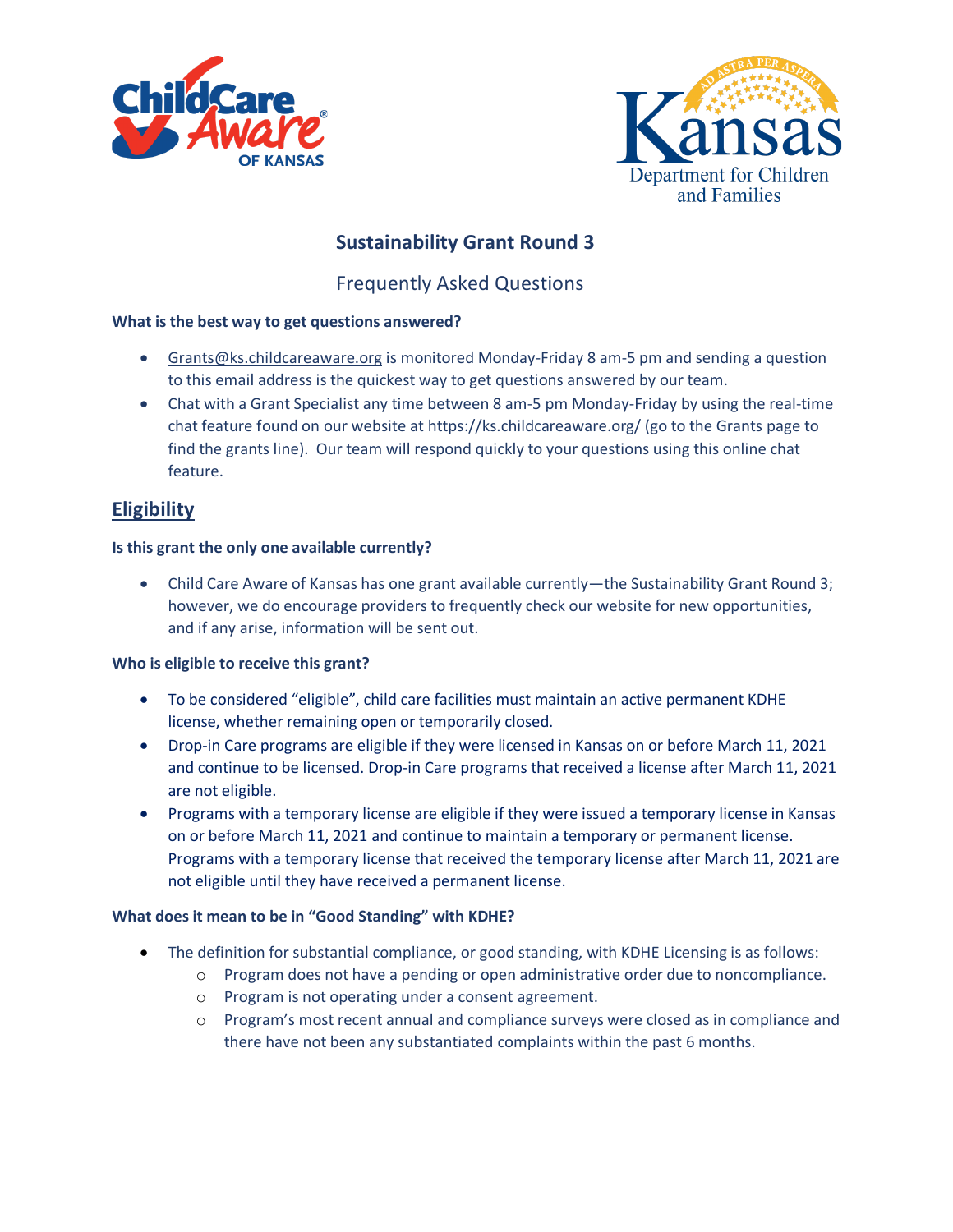



#### **Would the funds be considered taxable income?**

• Yes. These grants are taxable income, and you will receive a form 1099 for 2021. We recommend talking to a tax professional about how this affects programs individually, as we do not give tax advice.

#### **Is the award amount based on current enrollment or licensed capacity?**

• Licensed Capacity.

#### **If my enrollment changes throughout the grant, will my award amount change?**

• Your award amount will be based on your licensed capacity. If your license capacity changes or if your facility is temporarily closed/not accepting any children, please notify us at the contact information above.

#### **Am I required to have an agreement with DCF?**

• No, whether or not a program has an agreement with DCF does not affect the chance of approval. If interested, you can apply to enroll with DCF by logging into the online CLARIS portal.

# **If I received the first 1st and 2nd Sustainability Grants, can I apply for the 3rd Sustainability Grant?**

• Absolutely. We encourage providers to apply if they have received Round 1, 2, or neither. It will not affect approval chances.

#### **Is this a competitive grant or first come, first serve?**

• No, this is not a competitive grant nor is it a first come first serve type of grant. Approval is based on standing with KDHE Licensing, and all programs will get approved and receive payments on the same day.

#### **If we received COVID aid/funds previously, are we still eligible to apply?**

• Yes, all KDHE licensed childcare providers, in good standing with KDHE (Kansas Department of Health & Environment), are eligible to apply, but purchases made with any other grant funds cannot be claimed under these funds.

# **WLS (Provider Profile)**

#### **How do I log on to WLS?**

• Go to our website[: https://ks.childcareaware.org/.](https://ks.childcareaware.org/) Move your cursor over 'Providers' at the top of the page, and a drop down menu will appear. There, you will click on 'Provider Login'. You can find a step-by-step guide on our website under 'Grant Opportunities' for logging into your provider profile.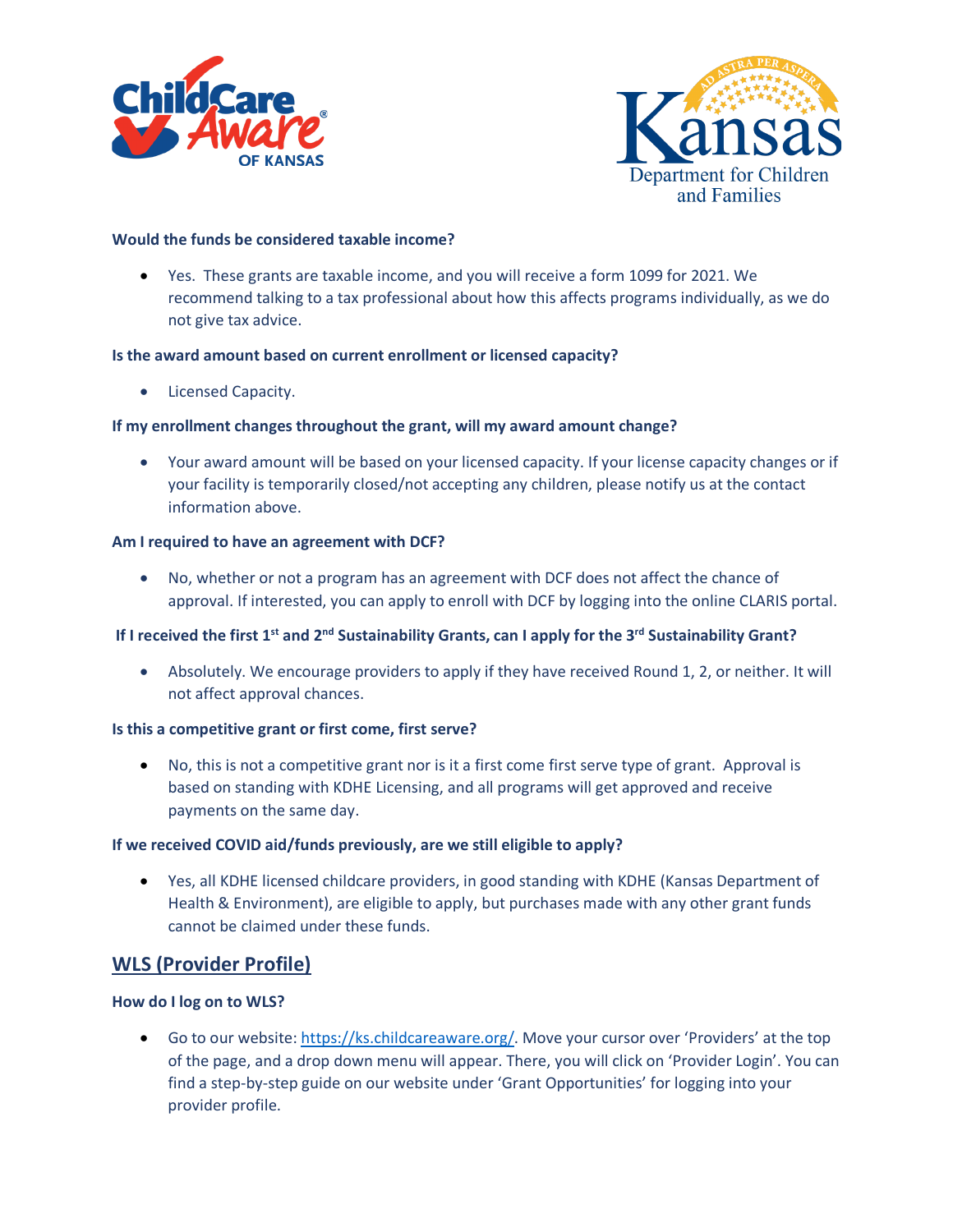



#### **How do I get a paper copy of the application?**

• You must call the office at 785-823-3343 or emai[l grants@ks.childcareaware.org](mailto:grants@ks.child) to request a paper application if you prefer to complete it on a paper form as opposed to your WLS provider profile.

## **If I currently do not have an account to get to the WLS portal, can I still create one?**

• Yes, all licensed providers will have a WLS account. Please contact us if you do not have one or do not know your username or password.

# **Application**

## **If the grant opens March 1, 2022, do I have to apply by March 5, 2022 to receive the first payment?**

• Your application must be in by March 31, 2022 to receive the first payment in April. To receive the May payment, approved applications must be submitted between April 1 and April 30.

#### **Where do I submit my paper application?**

• Please mail in your completed paper application to PO BOX 2294 Salina, KS 67402 or fax to 785- 823-3385.

#### **Where can I find the application?**

• The application can be found in your Work Life Systems (WLS) profile under the 'Grants' tab. The link i[s https://stage.worklifesystems.com/program/16.](https://stage.worklifesystems.com/program/16)

#### **Do I have to complete the application all at once or can you save it & finish it later?**

• The application does not need to be completed all at once, you can save what has been completed and come back to finish it at a different time. An application must be submitted using the 'submit' button once all information has been completed.

#### **If I have 2 centers/programs, do I fill out two separate applications?**

• Yes, if you have more than 1 program or childcare center, then you need to fill out an application for each individual program or center operating under a separate KDHE license number.

# **Can we choose all categories in the application if we're unsure of what categories to report expenses under?**

• You should choose the categories where you see your program is in the most need. Navigators may also help walk you through this if you need assistance.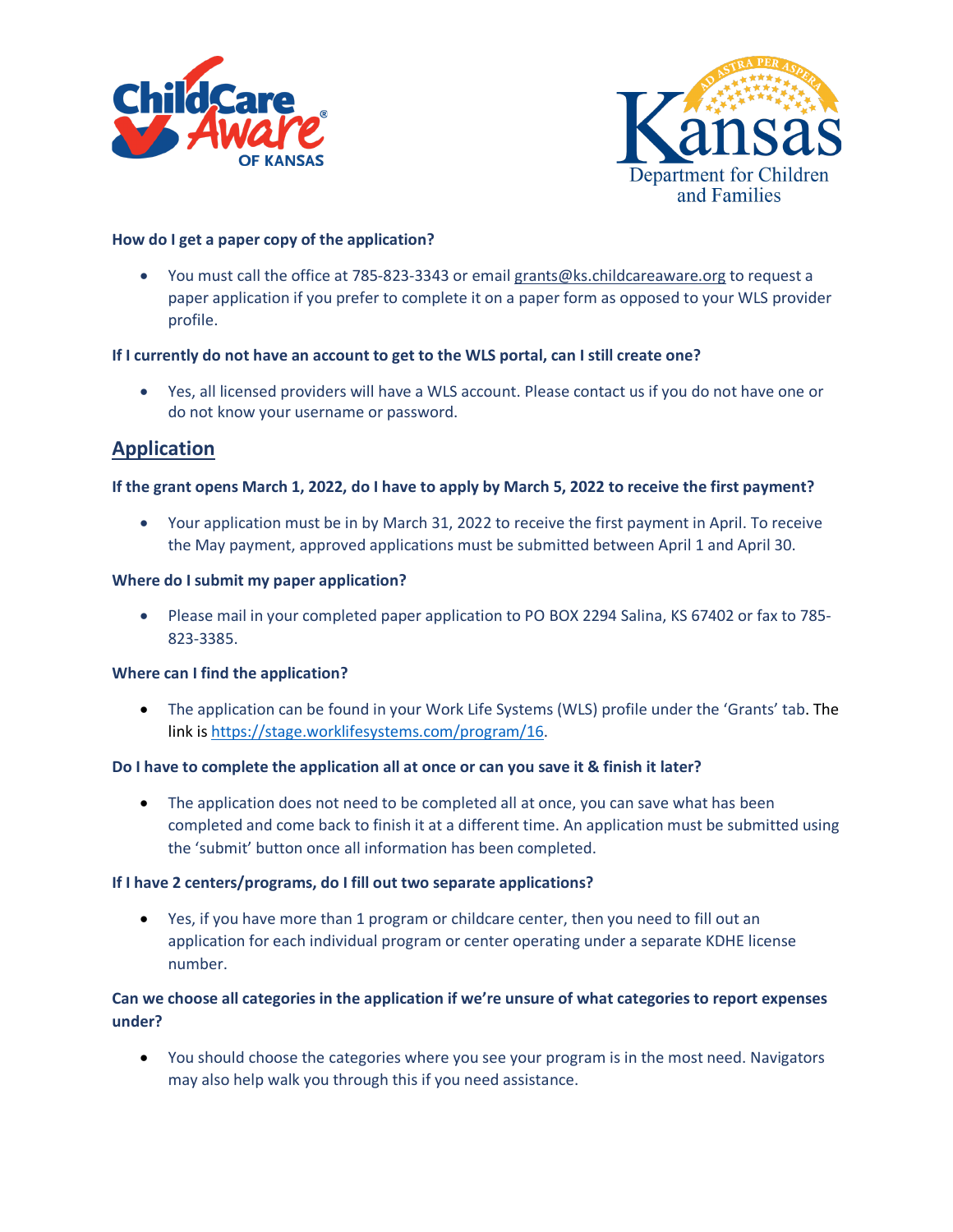



# **If I received the first and second rounds of Sustainability Grants, do I have to reapply for round three of Sustainability Grants?**

• Yes; Sustainability Round Three is its own entity.

#### **How will Technical Assistance help in the application process?**

• There is a grant navigator in each region. The grant navigators are available to assist programs with any questions they may have. Grant navigators provide support and guidance to providers who need assistance navigating our online system or completing paper applications. Grant navigators can help in assisting with receipt collection, completing the monthly tracking form, and with finding additional resources that the current grant opportunity does not cover.

# **Monthly Tracking and Impact Story**

#### **Is there a place online where I can upload/fill out the monthly tracking form?**

• Monthly tracking forms can be filled out in WLS in provider profiles. If providers choose to fill out a paper application, they can submit paper monthly tracking forms via mail or email, though we highly encourage using WLS.

#### **What is a monthly tracking form?**

• The monthly tracking form is the form where you will report actual expenses incurred per period, as indicated in each column at the top of the form. The amount of expense reported will be the actual amount you spend in the specific line items that were checked on your application. Please report only expenses you can support with documentation.

#### **When are monthly tracking forms due?**

• A monthly tracking form is due by the  $10<sup>th</sup>$  of each month. If you receive your first payment April  $29<sup>th</sup>$ , your first monthly tracking form will be due May  $10<sup>th</sup>$ . If your first payment is May  $31<sup>st</sup>$ , your first monthly tracking form will be due June  $10<sup>th</sup>$ , and so on.

#### **Do I have to spend the entire monthly award amount each month to be eligible for the next payment?**

• You do not have to claim the total award amount each month, but some amount of funds must be accounted for on your monthly tracking form to be eligible to receive the next month's payment.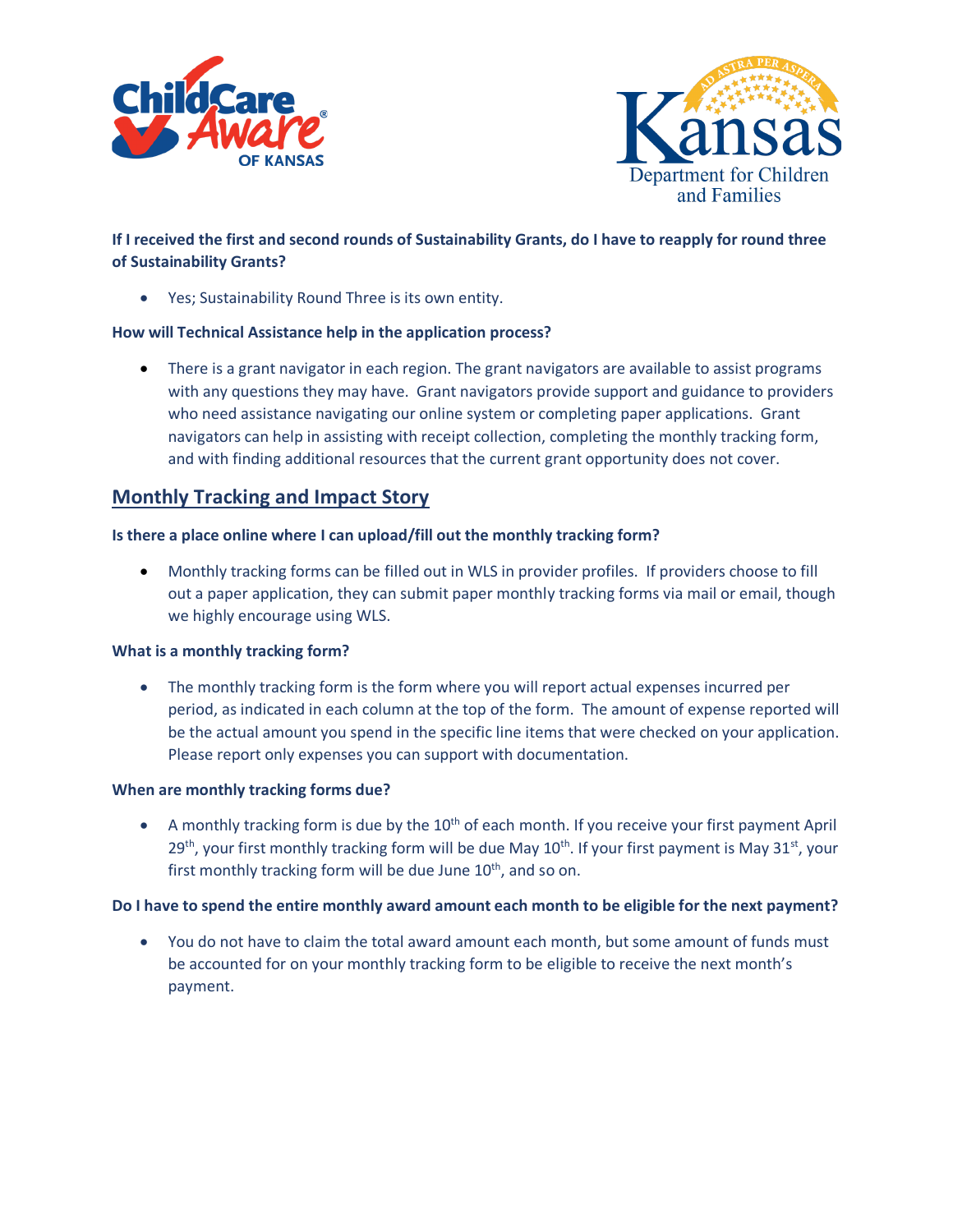



# **When completing the Monthly Tracking Form, how much of my salaries (or other expenses) should I claim in the specific reporting period columns shown on the form?**

• You may report up to your total grant amount in salaries. The total amount claimed per month may exceed the monthly payment amount but may NOT exceed the total grant amount. For example, one may claim their total grant amount (\$16,200) within one dated category.

## **How do I report a larger expense I would like to save for?**

• It is recommended that you claim a past expense, such as salary or rent/mortgage, and then you may spend the reimbursed funds on any project you would like.

# **If I claim my total grant amount within one month, do I need to continue completing monthly tracking forms?**

• You do not need to continue filling out a monthly tracking form if you have claimed your total grant award amount.

#### **Can we use estimates?**

• No, programs will record *actual* expenses in a monthly tracking form once approved and are required to keep receipts on file for five years as documentation.

#### **Can I put all the funds towards one category?**

• Yes

#### **If I am claiming rent/mortgage, do I only claim a percent of space used or the entire bill?**

• You may claim the entire bill.

#### **If I choose more than one category, do I have to use each one I chose or can I use just one category?**

• Yes, you can use just the one.

#### **Can I pick more categories after I submit my application?**

• You are not able to edit your application once submitted, but you may utilize unmarked categories over the span of the grant process if it is needed.

**If I was awarded previous grants for minor renovations, but that grant was only going to cover less than half of the minor renovation expense, can I use this grant to help pay the remainder of that expense?**

• Yes, this grant can be used to cover the rest of that expense as long as you can provide documentation to explain the portion covered by each grant.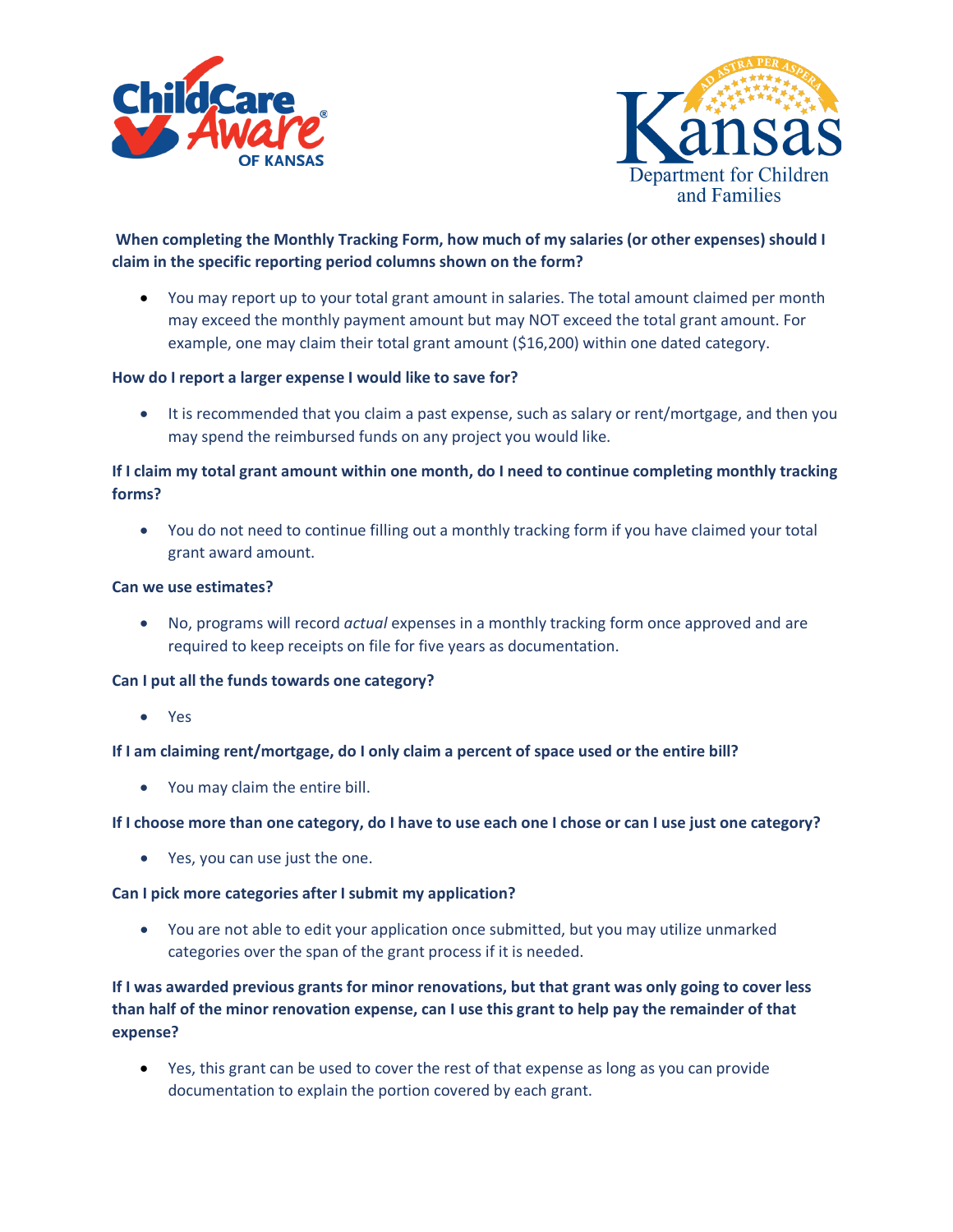



#### **If I have already claimed salaries for a past date, am I able to claim them again?**

• No, you are not permitted to double claim an expense for the same date. For example, if you have claimed salaries for March 2020 in a past grant, you may not claim March 2020 salaries with Round 3 Funding unless the previous grant funds did not cover that total expense.

#### **What items are we allowed to spend funds on?**

• The sustainability grant application lists specific allowable expense categories that the applicant determines with a check box. Definitions of each expense category are provided in the monthly tracking forms. To view these, hover over the circled 'i' icon for each item.

#### **To receive the next month's payment, do I need to complete my Monthly Tracking Form?**

• Monthly Tracking Forms will be due by the  $10<sup>th</sup>$  of each month for the past month's expenses. You must complete these in order to receive payments.

#### **Do I need to opt in each month to receive payment?**

• Beginning in June, each provider is automatically 'opted in' to receive payment. If you do not wish to receive payment for months you are not operating, you must go in and OPT OUT for that month.

#### **What if I have an invoice for a project that will not be completed within the grant period?**

• You may only claim expenses that have been paid for within the grant period. The project does not need to be completed within that period, as long as you have a paid receipt for the labor/materials.

#### **Am I able to go back in and edit my monthly tracking form?**

• You are able to go back and edit past months in your monthly tracking form as long as you have not been selected for an audit in that month.

#### **What is an Impact Story?**

• An impact story is a narrative describing how the grant has help your facility. The length of this narrative is to your discretion and photos are optional.

#### **How often do I submit an Impact Story?**

• An impact story is due once per grant period. For Sustainability Round 3, you will need to submit one impact story between the date you are approved and June 30, 2023.

# **Audits**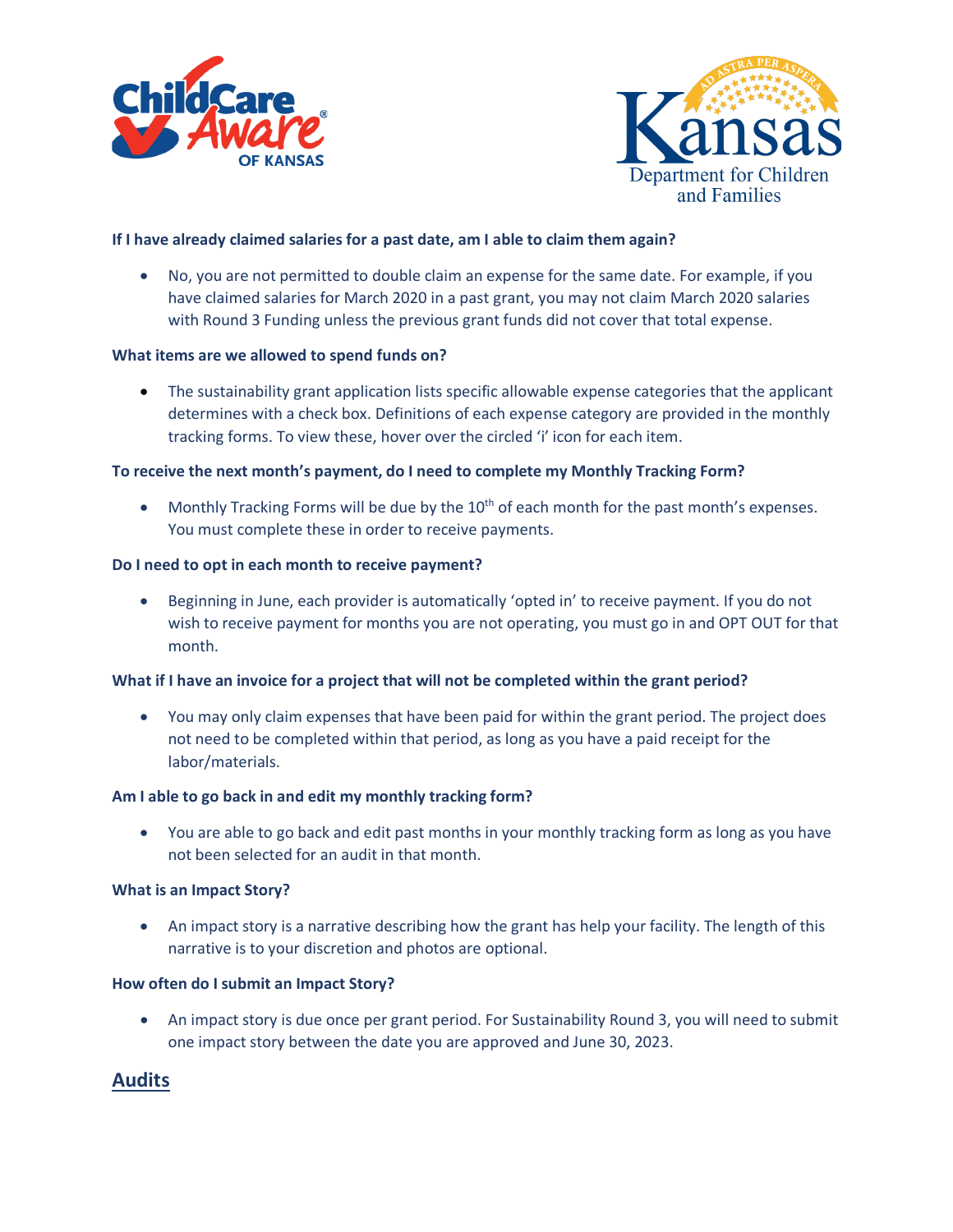



#### **How do I submit receipts?**

• To view our monthly tracking form and receipt webinar, please visit our webpage and navigate to "grant opportunities". There, you will find posted recordings.

#### **How will I know if I am selected for audit?**

• Your region specialist will contact you if you are selected for audit. They will continue to work with you throughout the audit process to ensure all requirements are met.

#### **Do I need to upload receipts if I am not selected for audit?**

• You are not required to upload receipts, but you are required to keep your own records of what is claimed for the grant. The receipt feature in your WLS profile is there to serve as a means of organization for this if you so choose.

## **Documentation**

#### **What if I don't spend all the Sustainability Grant funds by June 30, 2023?**

• Any unspent funds will need to be returned to Child Care Aware of Kansas by June 30,2023. Please discuss this with a grant navigator prior to the end date. They may be able to help you find appropriate ways to spend the funds.

#### **Do we need to submit receipts?**

• Child Care programs are required to maintain receipts for all expenses reported on the monthly tracking form for a period of 5 years. A random audit will be performed requiring a random selection of applicants to submit copies of receipts that support expenses as reported on the monthly tracking form. We will contact you if you are selected for the audit and need to submit receipts.

#### **Do receipts need to be dated during a certain period?**

• All expenses and receipts need to be dated between March 12, 2020, and June 30, 2023. This grant opportunity is intended to cover expenses incurred during the COVID-19 pandemic.

#### **Does a check from my business account written to me count as receipt for my salary?**

• Yes, this would be acceptable. Please see the definition below for ways to report salary expenses.

#### **Do we have to start from March 2020 for salary, or can I start from here on out?**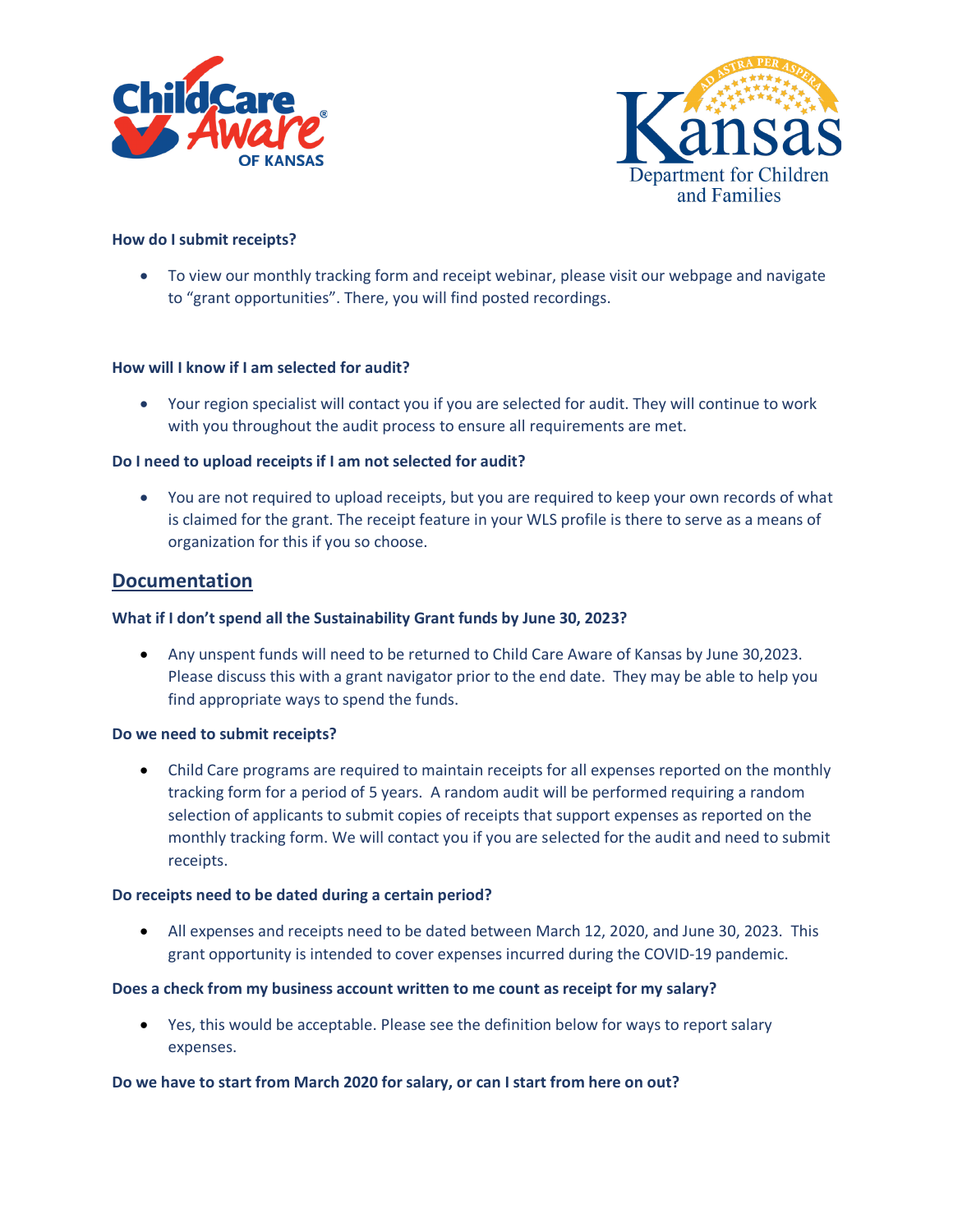



• Reported expenses can occur at any point from March 12, 2020-June 30, 2023. It does not matter when the expense starts if it falls within the timeframe.

# **If I was closed in 2020 due to COVID, what is the best way to supply a receipt for salary during that time?**

• Please view the salary definition below or visit our webpage for the posted video of our Monthly Tracking Form webinar. If you would like to discuss your individual situation in more detail, please request navigator assistance.

# **If we submit receipts from March until now for food, things we have already bought and paid for, are we essentially just paying ourselves back?**

• Yes, this would be considered a reimbursement. Reimbursements can occur back to March 12, 2020. These expenses can be claimed if you have receipts to support the expenses.

# **All eligible expenses may be only reported once--does this mean if we are buying multiples of something, it needs to be bought all at once?**

• No, you will be able to buy multiple items. You must provide separate receipts for items purchased. You cannot claim the same purchase receipt more than once.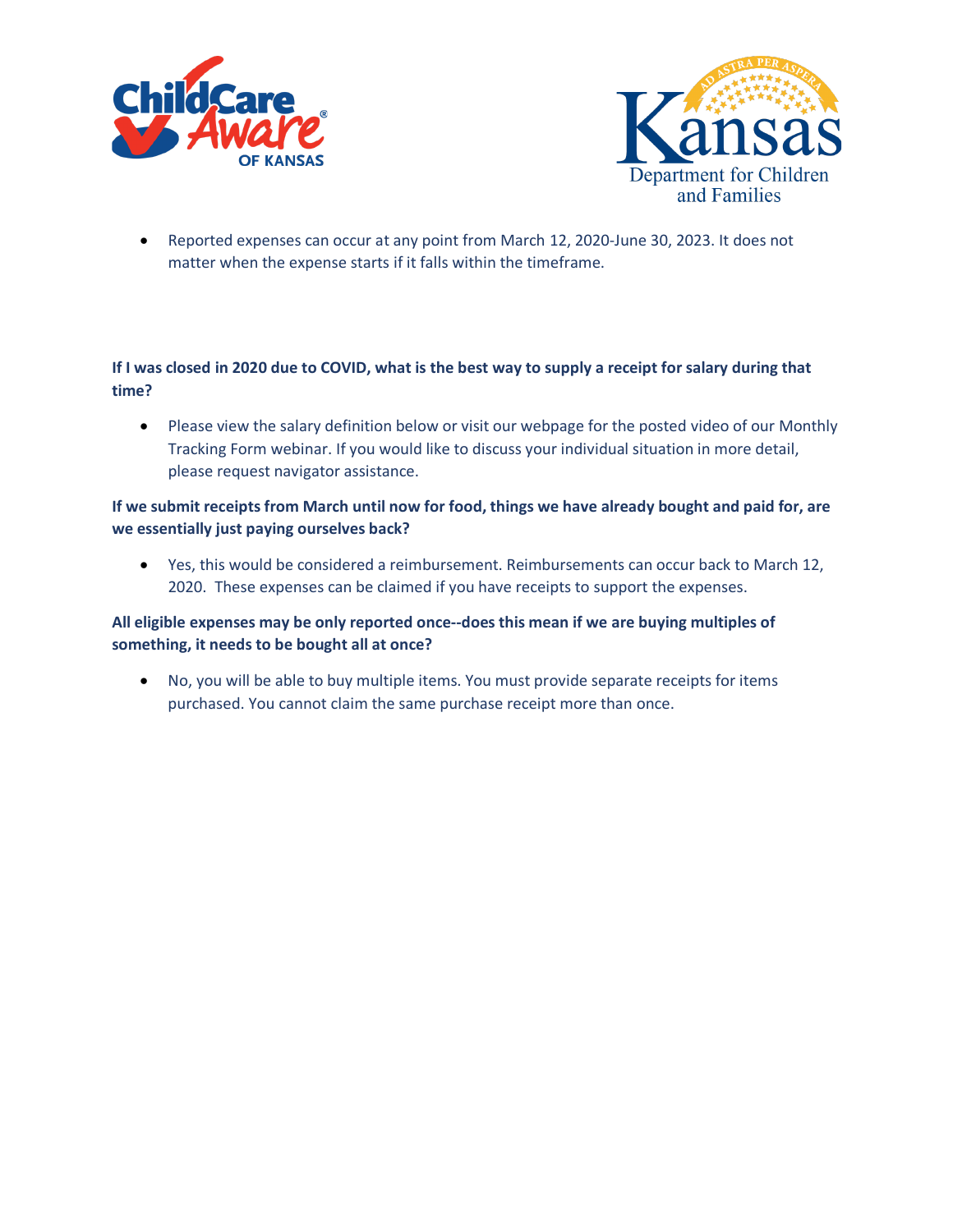



# **Sustainability Round 3 Expense Definitions**

# **Personnel Costs**

- Salaries: Enter total dollar amount of all agency staff salaries for the report period.
	- o If you are a Family Child Care (FCC) provider, include the total amount you pay yourself. Examples of documents needed for reporting of salaries for family childcare providers:
		- Provide a document showing your calculation for your monthly salaries as follows:
			- Estimate hours worked in your childcare business per month
			- Multiply the estimated hours worked x \$18.24 per hour (based on Bureau of Labor Statistics website hourly wage for Kansas preschool teacher in a school setting)
			- Enter the amount in the monthly Salary column for the month you are reporting on the Monthly Tracking Form
		- 2019 or 2020 IRS Form 1040 Schedule C Line 31 (Net Profit or (loss) /12 months=1 month salary for a family childcare provider
		- Net income from your business for one month-spread sheet showing how the calculation was determined
	- o Child Care Center or large business. Examples of documents needed for reporting of salaries for childcare centers or large business.
		- **Payroll register for each month claiming expense**
		- **Staff bonuses**
		- Vaccine-related personnel costs including costs to hire substitutes while staff receive COVID-19 vaccines.
		- Costs associated with staff absence because of COVID-19 illness, side effects from COVID-19 vaccination, quarantine, or caring for a dependent who is quarantined.
- Employment Taxes, Self-Employment Tax, and Fringe Benefits: Enter the amount of expense paid on behalf of employees for the report period.
	- o All programs can claim expense of employment taxes paid by employer.
	- $\circ$  FCC or sole proprietors who file Schedule C, calculate self-employment tax by taking the amount calculated for "salaries" above x 15.3%
	- o Centers or large businesses report employer paid taxes as shown on payroll register.
	- o Fringe benefits may include the following expenses paid for by the childcare provider only:
		- $H$  Health insurance
		- **•** Dental insurance
		- Retirement
		- **Workers Compensation**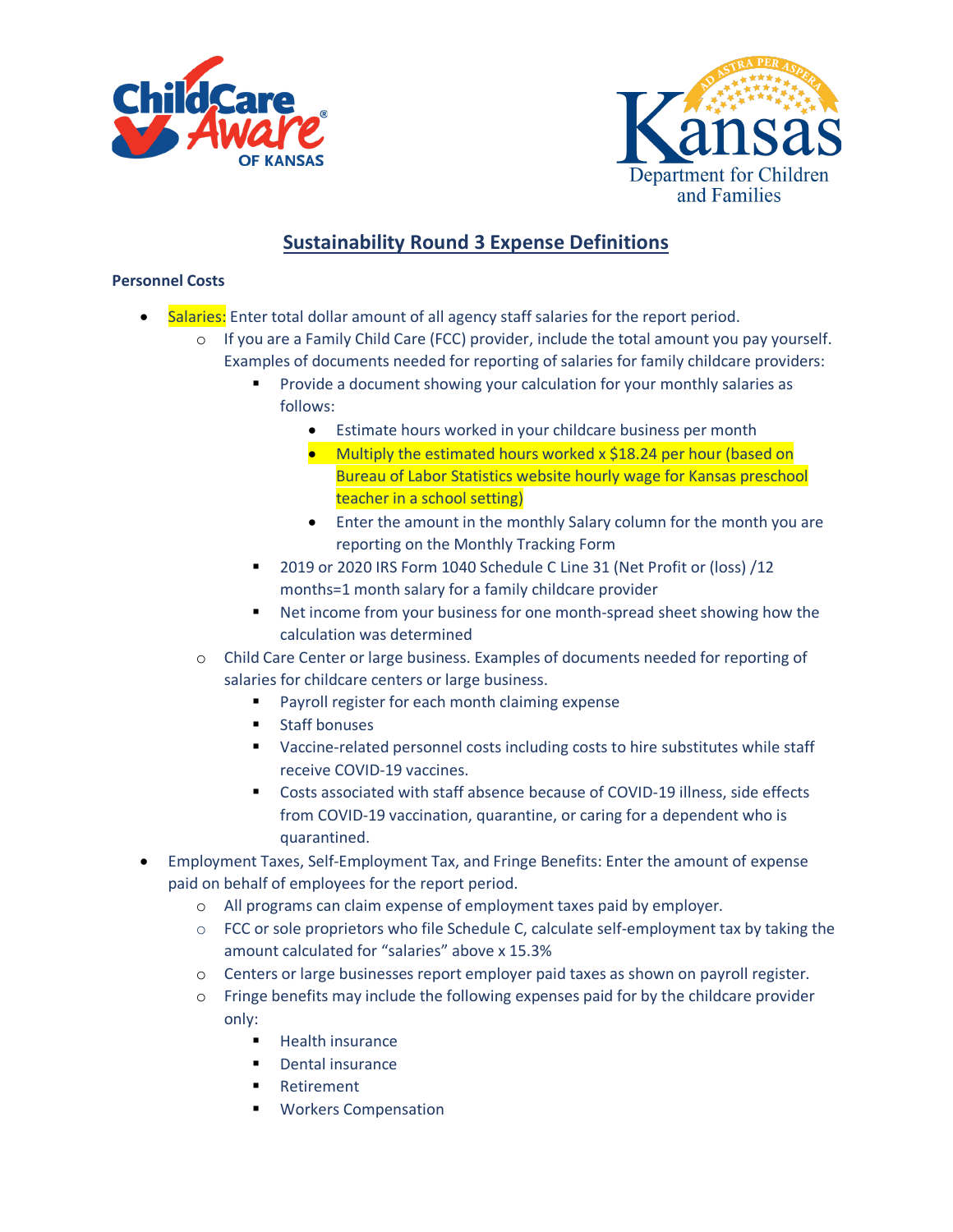



- Other insurances (excluding home/auto/liability)
- Relief given to families from enrollment fees: Include relief from copayments and tuition payments for families enrolled in the childcare program that are not subsidized by another funding source.

## **Rent/Mortgage/Utilities:**

- Insurance: Insurance costs for childcare facility, including liability, property, accident, vehicle insurance. For Family Child Care providers can charge the portion of insurance based on the square footage of facility being used for childcare.
- Late fees: Cost of late fees charged due to late payment of bills.
- Minor renovations: Any improvement or upgrade to a facility that is not specified under the definition of major renovation (directly following), may be considered a minor renovation, and may be allowed if it is part of normal operational expenses. Major renovation (NOT allowed) is defined as: (1) structural changes to the foundation, roof, floor, exterior or load-bearing walls of a facility, or the extension of a facility to increase its floor area; or (2) extensive alteration of a facility such as to significantly change its function and purpose, even if such renovation does not include any structural change. Major remodeling will not be allowed for these funds. These funds may be used for minor renovations related to meeting the requirements of the Americans with Disabilities Act (ADA) of 1990 (42 U.S.C. 12101, et seq.).
- Maintenance: Enter the total dollar amount for Maintenance. Maintenance will include maintenance of equipment and facilities.
- Rent/Mortgage: Enter the total dollar amount for rent/mortgage.
- Utilities, Telephone, Internet: Enter the total dollar amount for utilities, telephone, and internet expenses.

# **Personal Protective Equipment (PPE):**

- Personal Protective Equipment: PPE costs would include things such as gloves, masks, digital thermometers, face shields, etc.
- Background checks: Cost of background checks for childcare staff.
- Contract cleaning: Cost to pay outside company to clean childcare facility.
- Training: Training for proper cleaning of childcare facility, and Health and Safety training.

# **Purchases of, or updates to, equipment and supplies:**

- Equipment: Enter the total dollar amount for equipment. Equipment might include things such as portable partitions to enforce social distancing or hand washing stations.
- Health monitoring equipment: Purchase of equipment such as thermometers, automated external defibrillators, etc.